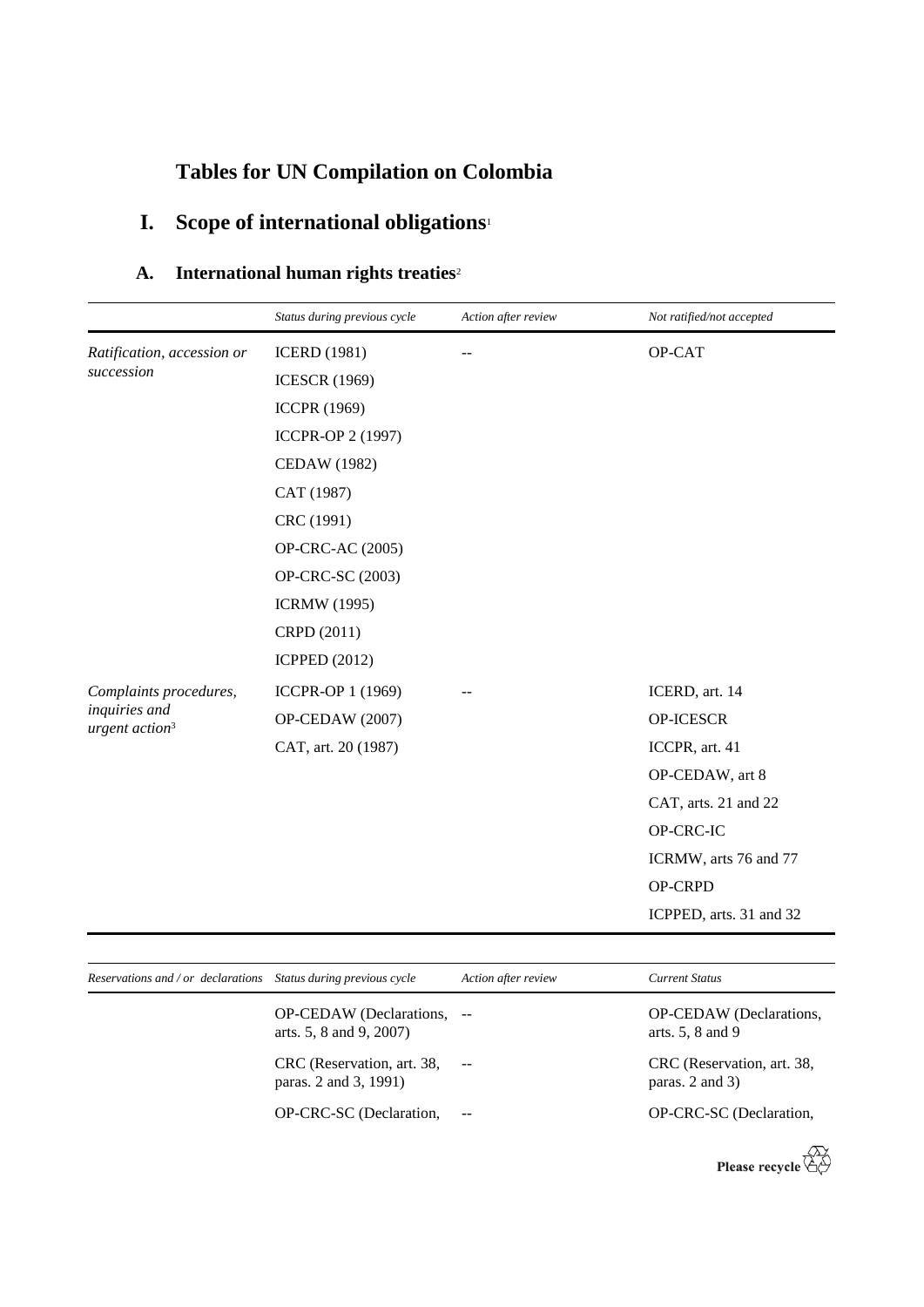| art. 7, 2003)                                                   | art. $7)$                                              |
|-----------------------------------------------------------------|--------------------------------------------------------|
| ICRMW (Reservation, arts. --<br>15, 46 and 47, 1995)            | ICRMW (Reservation, arts.<br>15, 46 and 47)            |
| OP-CRC-AC (Declaration,<br>Best interest of the Child,<br>2005) | OP-CRC-AC (Declaration,<br>Best interest of the Child) |

#### **B. Other main relevant international instruments**

|                                          | Status during previous cycle                                                                      | Action after review                                            | Not ratified                                                               |
|------------------------------------------|---------------------------------------------------------------------------------------------------|----------------------------------------------------------------|----------------------------------------------------------------------------|
| Ratification, accession or<br>succession | Convention on the<br>Prevention and Punishment<br>of the Crime of Genocide                        | Convention on the<br><b>Reduction of Statelessness</b><br>1961 | Additional Protocols III to<br>the Geneva Conventions of<br>12 August 1949 |
|                                          | Geneva Conventions of 12<br>August 1949 and Additional<br>Protocols I and II thereto <sup>4</sup> | $\sim$ $\sim$                                                  | Convention against<br>Discrimination in Education                          |
|                                          |                                                                                                   |                                                                | Convention relating to the<br><b>Status of Stateless Persons</b><br>1954   |
|                                          |                                                                                                   |                                                                | <b>ILO Conventions No. 97</b><br>and 143.5                                 |
|                                          | Rome Statute of the<br><b>International Criminal Court</b>                                        |                                                                |                                                                            |
|                                          | Conventions on refugees<br>and stateless persons <sup>6</sup>                                     |                                                                | --                                                                         |
|                                          | Palermo Protocol <sup>7</sup>                                                                     |                                                                | --                                                                         |
|                                          | <b>ILO</b> fundamental<br>Conventions <sup>8</sup>                                                |                                                                |                                                                            |
|                                          | ILO Conventions Nos. 169<br>and $189^9$                                                           |                                                                |                                                                            |

# **II. Cooperation with human rights mechanisms and bodies**

## **A. Cooperation with treaty bodies**<sup>10</sup>

| <b>Reporting status</b> |
|-------------------------|
|-------------------------|

| Treaty body | Concluding observations<br>included in previous review | Latest report submitted<br>since previous review | Latest concluding<br>observations | Reporting status                                      |
|-------------|--------------------------------------------------------|--------------------------------------------------|-----------------------------------|-------------------------------------------------------|
| <b>CERD</b> | August 2009                                            | 2013                                             | August 2015                       | Seventeenth to<br>nineteenth reports due<br>in $2018$ |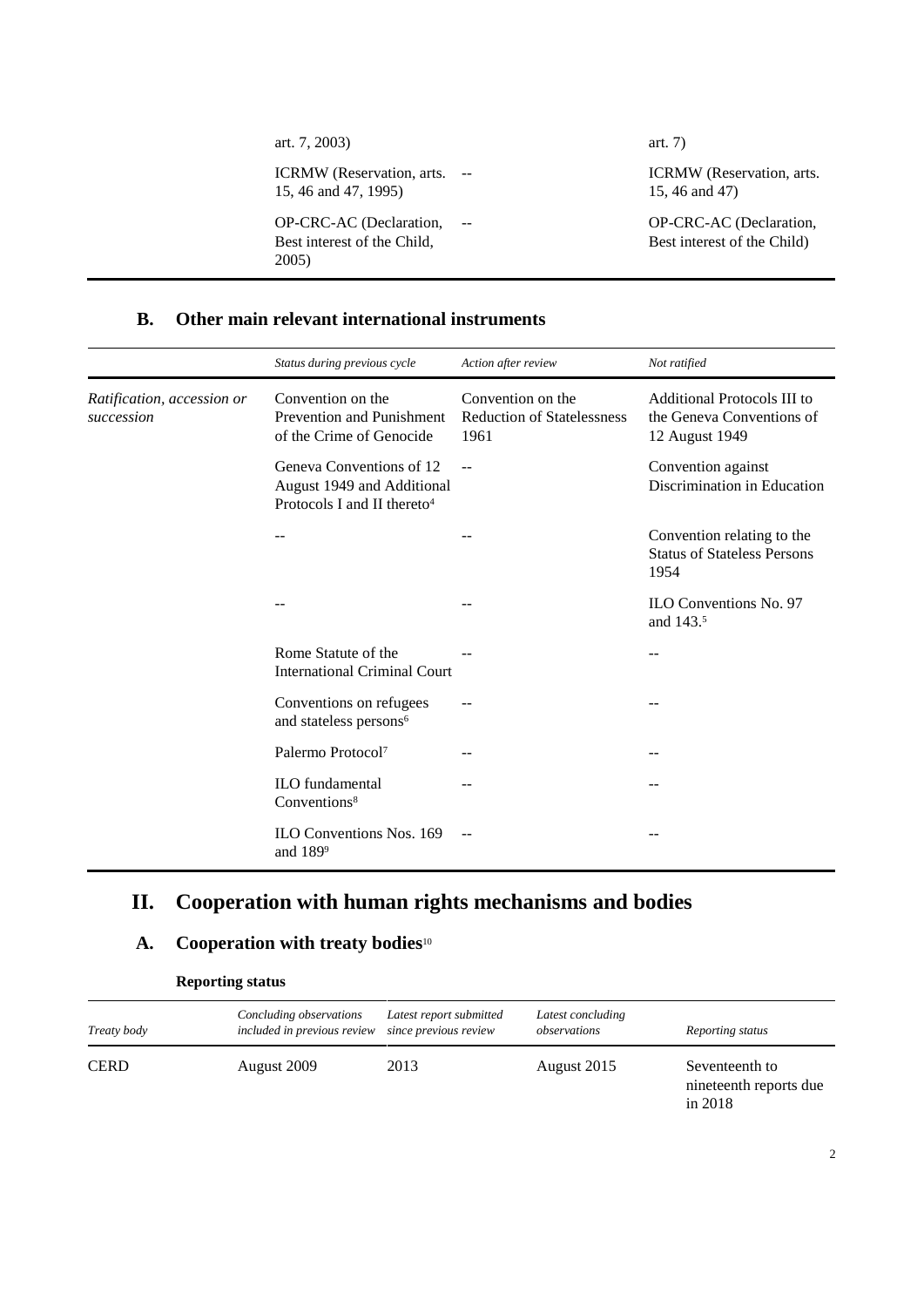| <b>CESCR</b>        | May 2010                                     | 2016 | October 2017  | Seventh report due in<br>2022                 |
|---------------------|----------------------------------------------|------|---------------|-----------------------------------------------|
| <b>HR</b> Committee | <b>July 2010</b>                             | 2014 | November 2016 | Eight report due in<br>2020                   |
| <b>CEDAW</b>        |                                              | 2017 | October 2013  | Ninth report pending<br>consideration in 2019 |
| <b>CAT</b>          | November 2009                                | 2013 | May 2015      | Sixth report due in<br>2019                   |
| <b>CRC</b>          | June 2010 (OP-CRC- 2011<br>AC and OP-CRC-SC) |      | January 2015  | Sixth and seventh<br>reports due in 2021      |
| <b>CMW</b>          | April 2009                                   | 2011 | April 2013    | Third report due in<br>2018                   |
| <b>CRPD</b>         |                                              | 2013 | August 2016   | Second to fourth<br>reports due in 2021       |
| <b>CED</b>          |                                              | 2014 | October 2016  | Second report due in<br>2019                  |

#### **Responses to specific follow-up requests from concluding observations**

| Treaty body         | Due in | Subject matter                                                                                                                                                                                                                                                                                                                                 | Submitted                                          |
|---------------------|--------|------------------------------------------------------------------------------------------------------------------------------------------------------------------------------------------------------------------------------------------------------------------------------------------------------------------------------------------------|----------------------------------------------------|
| <b>CERD</b>         | 2016   | 2016; <sup>12</sup> Ongoing dialogue <sup>13</sup><br>Impact of the Armed<br>conflict and peace<br>negotiations; Indigenous<br>peoples facing extinction<br>and indigenous peoples<br>living in isolation or at the<br>initial-contact stage; Afro-<br>Colombian population in<br>Buenaventura; right to safe<br>drinking water. <sup>11</sup> |                                                    |
| <b>CESCR</b>        | 2019   | Human rights defenders;<br>Exploitation of natural<br>resources; Access to land. <sup>14</sup>                                                                                                                                                                                                                                                 |                                                    |
| <b>HR</b> Committee | 2017   | 2017 <sup>16</sup><br>Internal armed conflict;<br>conditions of detention;<br>alleged acts of intimidation,<br>threats or attacks targeting<br>human rights defenders,<br>journalists, trade unionists,<br>judicial officials, lawyers or<br>social human rights<br>activists. <sup>15</sup>                                                   |                                                    |
| <b>CEDAW</b>        | 2015   | Participation of women<br>within the peace process;                                                                                                                                                                                                                                                                                            | 2016; <sup>18</sup> Ongoing dialogue <sup>19</sup> |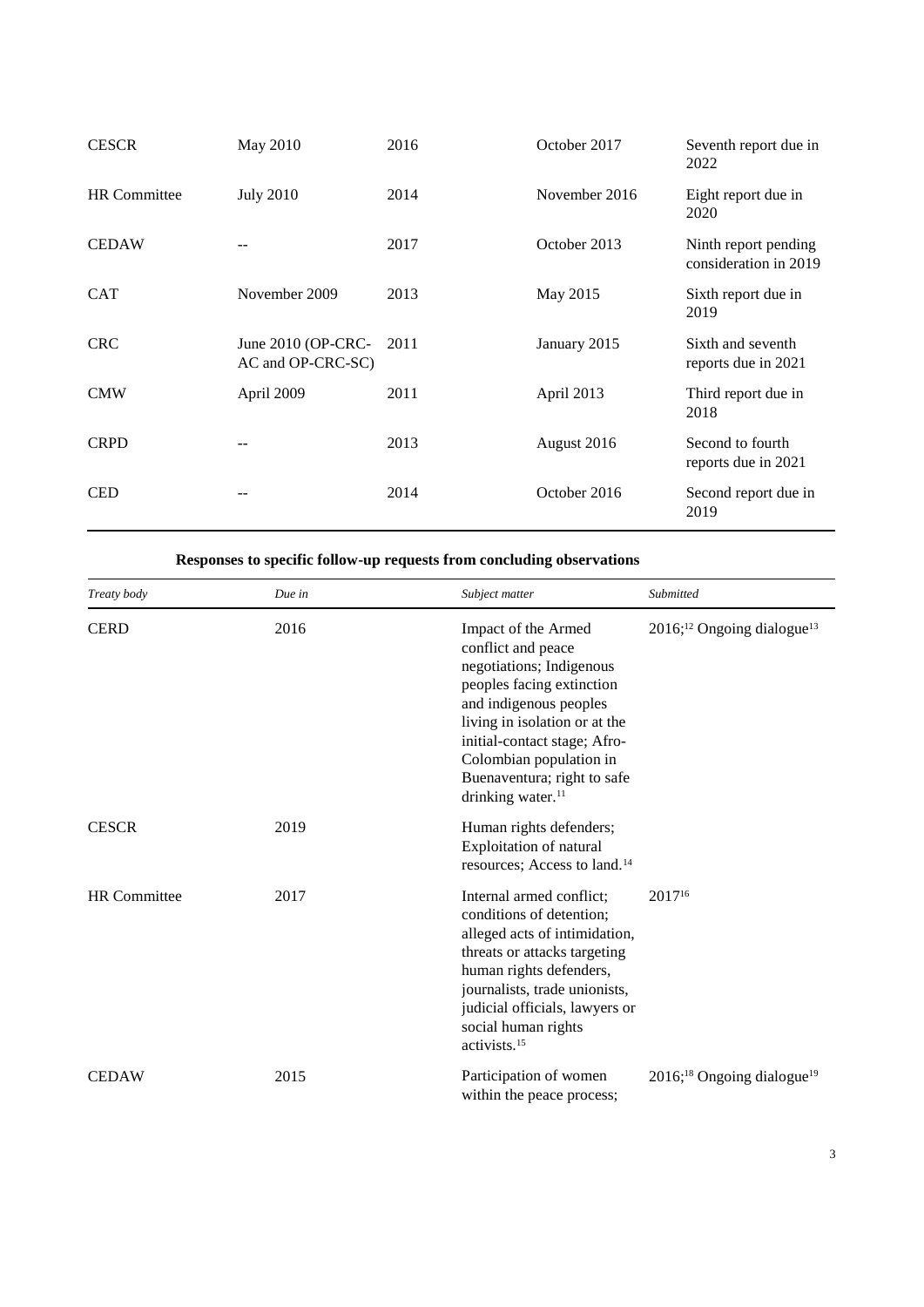| <b>HR</b> Committee | $1^{26}$        | Ongoing Dialogue. <sup>27</sup>                                                                                                                                                                                            |
|---------------------|-----------------|----------------------------------------------------------------------------------------------------------------------------------------------------------------------------------------------------------------------------|
| Treaty body         | Number of views | <b>Status</b>                                                                                                                                                                                                              |
| <b>Views</b>        |                 |                                                                                                                                                                                                                            |
| <b>CED</b>          | 2017            | 2017 <sup>25</sup><br>Records of persons<br>subjected to enforced<br>disappearance; Reports and<br>investigations of cases of<br>enforced disappearances;<br>Search for disappeared<br>persons. <sup>24</sup>              |
| <b>CRPD</b>         | 2017            | Disability perspective in all<br>$- -$<br>victim reparation and<br>assistance programmes;<br>sterilization of persons with<br>disabilities without their<br>free and informed consent. <sup>23</sup>                       |
| <b>CAT</b>          | 2016            | 2016; <sup>21</sup> Ongoing dialogue <sup>22</sup><br>Excessive use of force by<br>law enforcement and<br>military personnel; prison<br>conditions; redress for<br>victims of torture and ill-<br>treatment. <sup>20</sup> |
|                     |                 | Abortion. <sup>17</sup>                                                                                                                                                                                                    |

## **B. Cooperation with special procedures**<sup>28</sup>

|                               | Status during previous cycle | Current status |  |
|-------------------------------|------------------------------|----------------|--|
| Standing invitations          | Yes                          | Yes            |  |
| Visits undertaken             | $- -$                        |                |  |
| Visits agreed to in principle | Poverty                      | --             |  |
|                               | Water and sanitation         |                |  |
|                               | Housing                      |                |  |
|                               | Toxic waste                  |                |  |
|                               | Internally displaced persons |                |  |
| Visits requested              | <b>African Descent</b>       |                |  |
|                               | Food                         |                |  |
|                               | Terrorism                    |                |  |
|                               | Violence against women       |                |  |
|                               | Mercenaries                  |                |  |
|                               |                              |                |  |

*Responses to letters of* During the period under review 38 communications were sent. The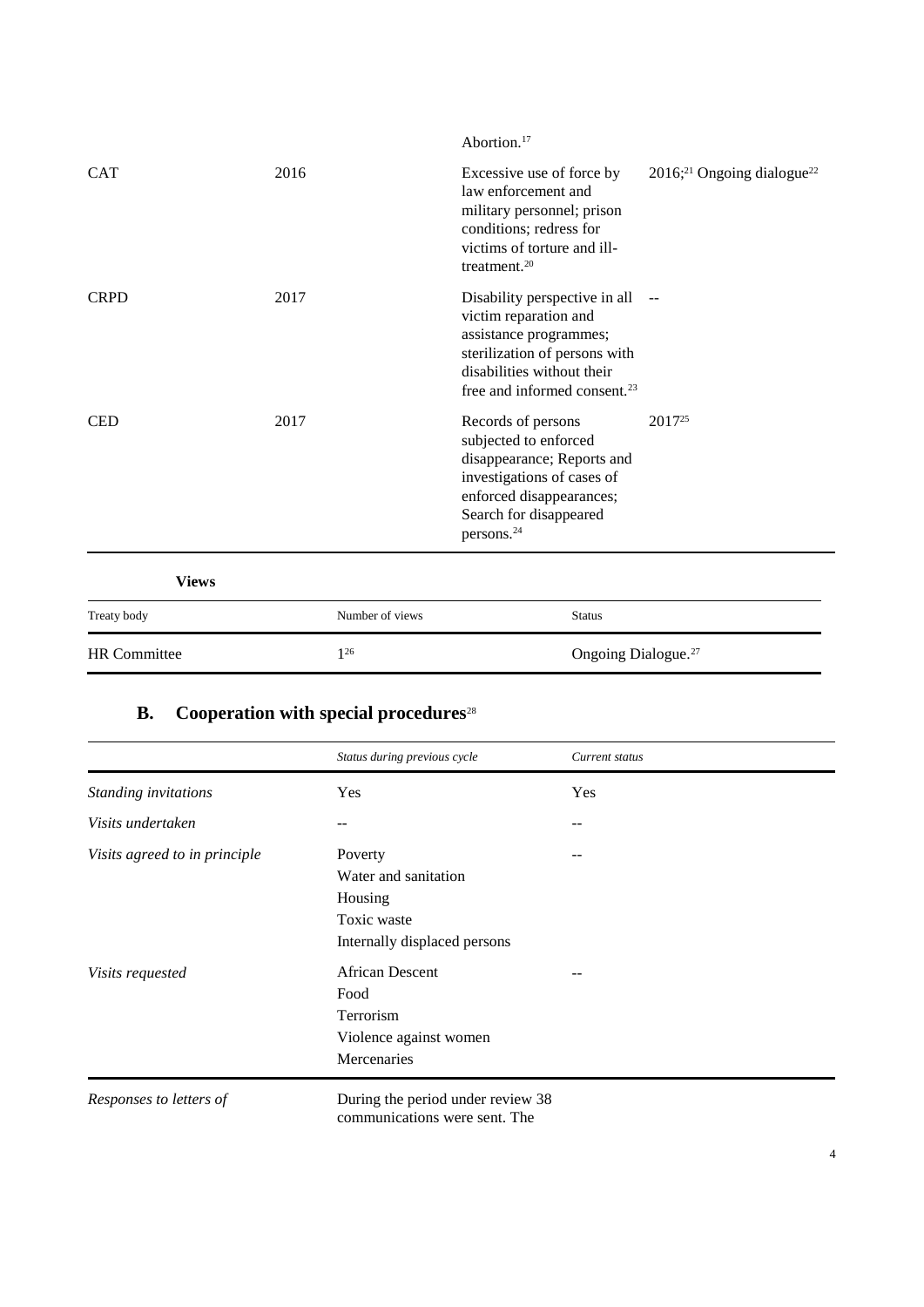#### **C. Status of national human rights institutions**<sup>29</sup>

| National human rights institution | Status during previous cycle | Status during present cycle <sup>30</sup> |
|-----------------------------------|------------------------------|-------------------------------------------|
| Defensoria del Pueblo de Colombia | A Status                     | A Status                                  |

*Notes*

- <sup>1</sup> Unless indicated otherwise, the status of ratification of instruments listed in the table may be found on the official website of the United Nations Treaty Collection database, Office of Legal Affairs of the United Nations Secretariat, http://treaties.un.org/. Please also refer to the United Nations compilation on Colombia from the previous cycle (A/HRC/WG.6/17/COL/2).
- <sup>2</sup> The following abbreviations have been used in the universal periodic review document:<br> **ICED**

| <b>ICERD</b>     | International Convention on the Elimination of All Forms of     |
|------------------|-----------------------------------------------------------------|
|                  | Racial Discrimination;                                          |
| <b>ICESCR</b>    | International Covenant on Economic, Social and Cultural         |
|                  | Rights;                                                         |
| <b>OP-ICESCR</b> | Optional Protocol to ICESCR;                                    |
| <b>ICCPR</b>     | International Covenant on Civil and Political Rights;           |
| <b>ICCPR-OP1</b> | Optional Protocol to ICCPR;                                     |
| <b>ICCPR-OP2</b> | Second Optional Protocol to ICCPR, aiming at the abolition of   |
|                  | the death penalty;                                              |
| <b>CEDAW</b>     | Convention on the Elimination of All Forms of Discrimination    |
|                  | against Women;                                                  |
| <b>OP-CEDAW</b>  | <b>Optional Protocol to CEDAW;</b>                              |
| <b>CAT</b>       | Convention against Torture and Other Cruel, Inhuman or          |
|                  | Degrading Treatment or Punishment;                              |
| OP-CAT           | Optional Protocol to CAT;                                       |
| <b>CRC</b>       | Convention on the Rights of the Child;                          |
| OP-CRC-AC        | Optional Protocol to CRC on the involvement of children in      |
|                  | armed conflict:                                                 |
| OP-CRC-SC        | Optional Protocol to CRC on the sale of children, child         |
|                  | prostitution and child pornography;                             |
| <b>OP-CRC-IC</b> | Optional Protocol to CRC on a communications procedure;         |
| <b>ICRMW</b>     | International Convention on the Protection of the Rights of All |
|                  | Migrant Workers and Members of Their Families;                  |
| <b>CRPD</b>      | Convention on the Rights of Persons with Disabilities;          |
| <b>OP-CRPD</b>   | Optional Protocol to CRPD;                                      |
| <b>ICPPED</b>    | International Convention for the Protection of All Persons      |
|                  | from Enforced Disappearance.                                    |

3 Individual complaints: ICCPR-OP 1, art. 1; OP-CEDAW, art. 1; OP-CRPD, art. 1; OP-ICESCR, art. 1; OP-CRC-IC, art. 5; ICERD, art. 14; CAT, art. 22; ICRMW, art. 77; and ICPPED, art. 31. Inquiry procedure: OP-CEDAW, art. 8; CAT, art. 20; ICPPED, art. 33; OP-CRPD, art. 6; OP-ICESCR, art. 11; and OP-CRC-IC, art. 13. Inter-State complaints: ICCPR, art. 41; ICRMW, art. 76; ICPPED, art. 32; CAT, art. 21; OP-ICESCR, art. 10; and OP-CRC-IC, art. 12. Urgent action: ICPPED, art. 30.

<sup>4</sup> Geneva Convention for the Amelioration of the Condition of the Wounded and Sick in Armed Forces in the Field (First Convention); Geneva Convention for the Amelioration of the Condition of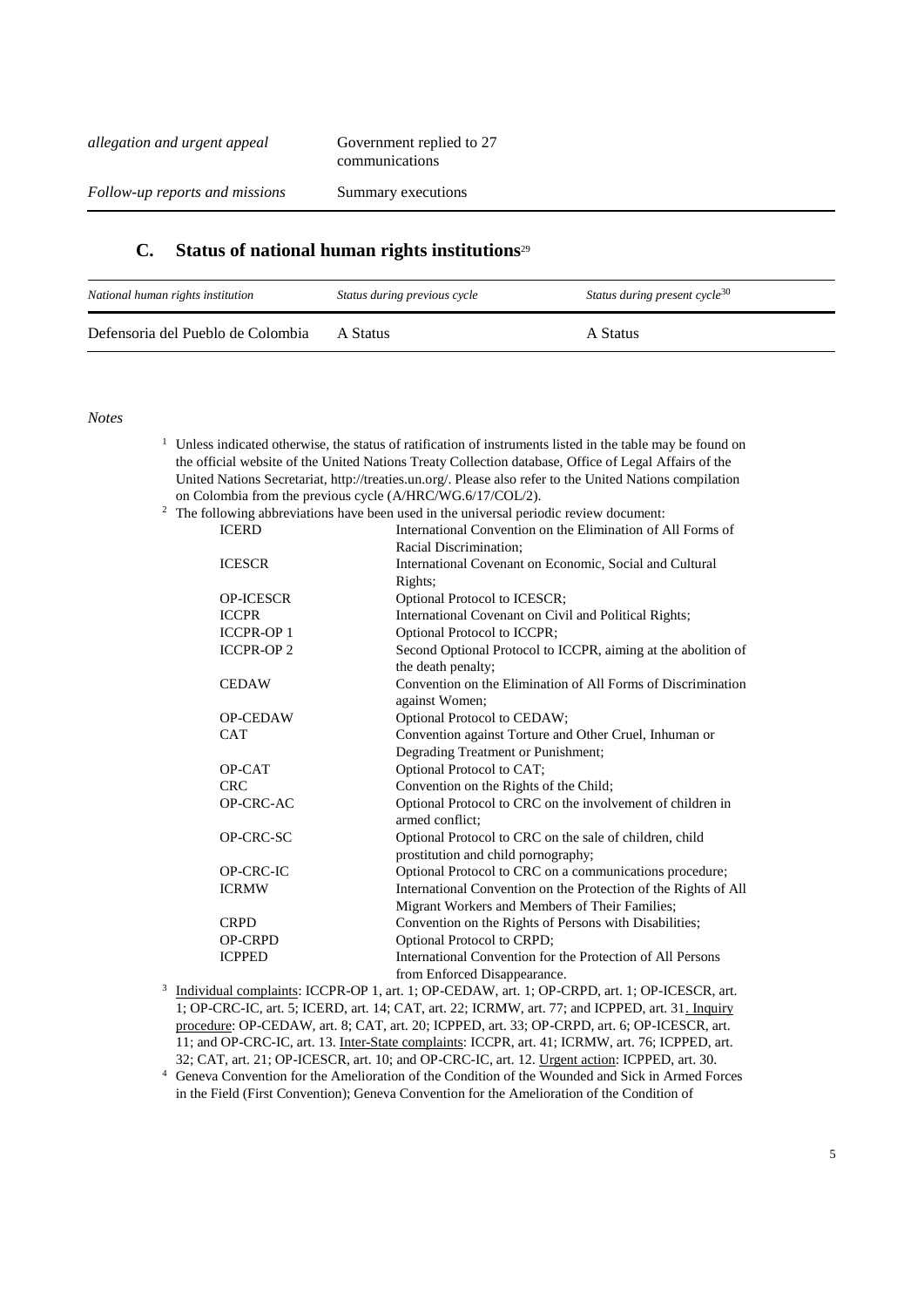Wounded, Sick and Shipwrecked Members of Armed Forces at Sea (Second Convention); Geneva Convention relative to the Treatment of Prisoners of War (Third Convention); Geneva Convention relative to the Protection of Civilian Persons in Time of War (Fourth Convention); Protocol Additional to the Geneva Conventions of 12 August 1949, and relating to the Protection of Victims of International Armed Conflicts (Protocol I); Protocol Additional to the Geneva Conventions of 12 August 1949, and relating to the Protection of Victims of Non-International Armed Conflicts (Protocol II). For the official status of ratifications, see Federal Department of Foreign Affairs of Switzerland, at https://www.dfae.admin.ch/eda/fr/dfae/politique-exterieure/droit-internationalpublic/traites-internationaux/depositaire/protection-des-victimes-de-la-guerre.html

- <sup>5</sup> ILO Migration for Employment Convention, 1949,  $(N°97)$ , and ILO Migrant Workers Convention, 1975, (N° 143).
- <sup>6</sup> 1951 Convention relating to the Status of Refugees and its 1967 Protocol.
- <sup>7</sup> Protocol to Prevent, Suppress and Punish Trafficking in Persons, Especially Women and Children, supplementing the United Nations Convention against Transnational Organized Crime.
- 8 International Labour Organization Convention No. 29 concerning Forced or Compulsory Labour; Convention No. 105 concerning the Abolition of Forced Labour; Convention No. 87 concerning Freedom of Association and Protection of the Right to Organise; Convention No. 98 concerning the Application of the Principles of the Right to Organise and to Bargain Collectively; Convention No. 100 concerning Equal Remuneration for Men and Women Workers for Work of Equal Value; Convention No. 111 concerning Discrimination in Respect of Employment and Occupation; Convention No. 138 concerning Minimum Age for Admission to Employment; Convention No. 182 concerning the Prohibition and Immediate Action for the Elimination of the Worst Forms of Child Labour.
- 9 ILO Indigenous and Tribal Peoples Convention, 1989 (No. 169) and Domestic Workers Convention, 2011 (No. 189).
- <sup>10</sup> The following abbreviations have been used in the present document:

| <b>CERD</b>         | Committee on the Elimination of Racial Discrimination;   |
|---------------------|----------------------------------------------------------|
| <b>CESCR</b>        | Committee on Economic, Social and Cultural Rights;       |
| <b>HR</b> Committee | Human Rights Committee;                                  |
| <b>CEDAW</b>        | Committee on the Elimination of Discrimination against   |
|                     | Women:                                                   |
| <b>CAT</b>          | Committee against Torture;                               |
| <b>CRC</b>          | Committee on the Rights of the Child;                    |
| <b>CMW</b>          | Committee on the Protection of the Rights of All Migrant |
|                     | Workers and Members of Their Families;                   |
| <b>CRPD</b>         | Committee on the Rights of Persons with Disabilities;    |
| <b>CED</b>          | Committee on Enforced Disappearances;                    |
| <b>SPT</b>          | Subcommittee on Prevention of Torture.                   |
|                     |                                                          |

- <sup>11</sup> CERD/C/COL/CO/15-16, para.47.
- <sup>12</sup> CERD/C/COL/CO/15-16/Add.1.
- <sup>13</sup> See Follow-Up Letter dated 17 May 2017 from CERD to the Permanent Mission of Colombia available at:
	- http://tbinternet.ohchr.org/Treaties/CERD/Shared%20Documents/COL/INT\_CERD\_FUL\_COL\_275 13\_E.pdf
- <sup>14</sup> E/C.12/COL/CO/6, para. 74.
- <sup>15</sup> CCPR/C/COL/CO/7, para. 45.
- <sup>16</sup> CCPR/C/COL/CO/7/Add.1.
- <sup>17</sup> CEDAW/C/COL/CO/7-8, para. 43.
- <sup>18</sup> CEDAW/C/COL/CO/7-8/Add.1.
- <sup>19</sup> See Follow-Up Letter dated 6 December 2016 from CEDAW to the Permanent Mission of Colombia available at:

http://tbinternet.ohchr.org/Treaties/CEDAW/Shared%20Documents/COL/INT\_CEDAW\_FUL\_COL \_25960\_E.pdf

- <sup>20</sup> CAT/C/COL/CO/5, para. 28.
- <sup>21</sup> CAT/C/COL/CO/5/Add.1.
- <sup>22</sup> CAT/C/COL/QPR/6.